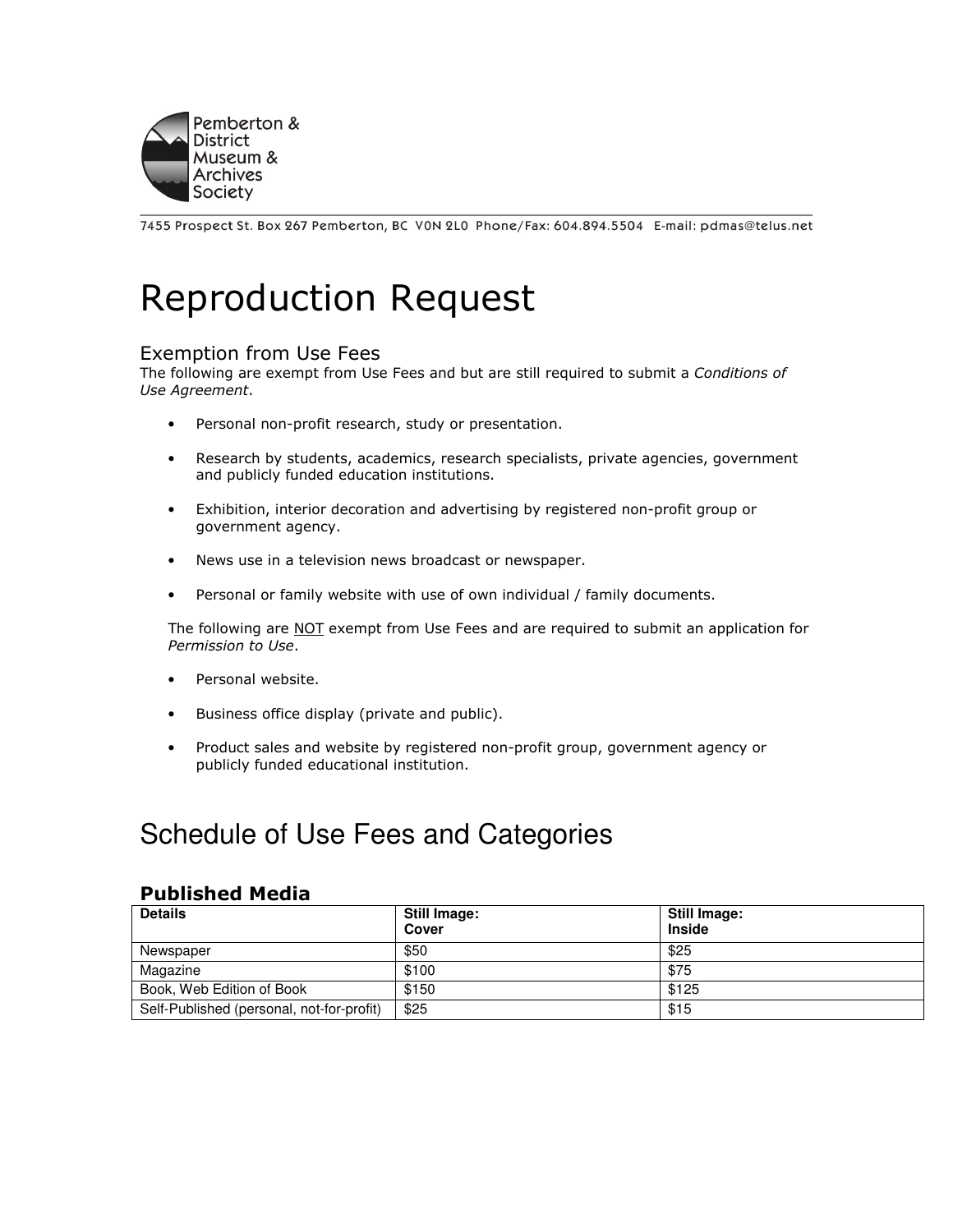| ,<br><b>Details</b>                                                                 | <b>Still Image</b> | Sound<br>(recording per<br>minute) | Film (footage<br>per minute) | Video (footage<br>per minute) |
|-------------------------------------------------------------------------------------|--------------------|------------------------------------|------------------------------|-------------------------------|
| Website: personal<br>and non-profit                                                 | \$25               | \$25                               | \$50                         | \$25                          |
| <b>Website: for-</b><br>profit and<br>commercial                                    | \$50               | \$50                               | \$100                        | \$50                          |
| <b>CD-ROM: personal</b><br>and non-profit                                           | \$25               | \$25                               | \$50                         | \$25                          |
| <b>CD-ROM: for</b><br>profit and<br>commercial                                      | \$50               | \$50                               | \$100                        | \$50                          |
| <b>Newscast:</b><br><b>Television</b>                                               | \$25               | \$25                               | \$50                         | \$25                          |
| <b>Newscast: Radio</b>                                                              |                    | \$25                               |                              |                               |
| <b>Audio Track:</b><br>personal and non-<br>profit                                  |                    | \$50                               |                              |                               |
| <b>Audio Track: for-</b><br>profit and<br>commercial                                |                    | \$50                               |                              |                               |
| Films, Videos,<br>Computer<br>presentations:<br>personal and non-<br>profit         | \$25               | \$25                               | \$50                         | \$25                          |
| Films, Videos,<br>Computer<br><b>Presentations:</b><br>for-profit and<br>commercial | \$50               | \$50                               | \$100                        | \$100                         |

#### Web, Audio, Film and Video Productions

#### Display Media

| <b>Details</b>      | <b>Still Image</b> |
|---------------------|--------------------|
| Exhibition, Display | \$50               |
| Signage             | \$50               |

## Interior Decoration

| <b>Details</b>                                                    | <b>Still Image</b> |
|-------------------------------------------------------------------|--------------------|
| <b>Private Residence</b>                                          | \$25               |
| Restaurant, coffee shop, lounge, etc: Seating<br>less than 30     | \$25               |
| Restaurant, coffee shop, lounge, etc: Seating<br>$30-120$         | \$50               |
| Restaurant, coffee shop, lounge, etc: Seating<br>greater than 120 | \$75               |
| Hotel, lodge, etc: Hallway, Guest Room,<br>Cabin                  | \$50               |
| Hotel, lodge, etc: Lobby or Meeting Room                          | \$75               |
| <b>Bed &amp; Breakfast</b>                                        | \$25               |
| Store: Less than 1000 sq. ft.                                     | \$25               |
| Store: Greater than 1000 sq. ft.                                  | \$50               |
| <b>Business: Private Office</b>                                   | \$25               |
| <b>Business: Front Office/Reception</b>                           | \$50               |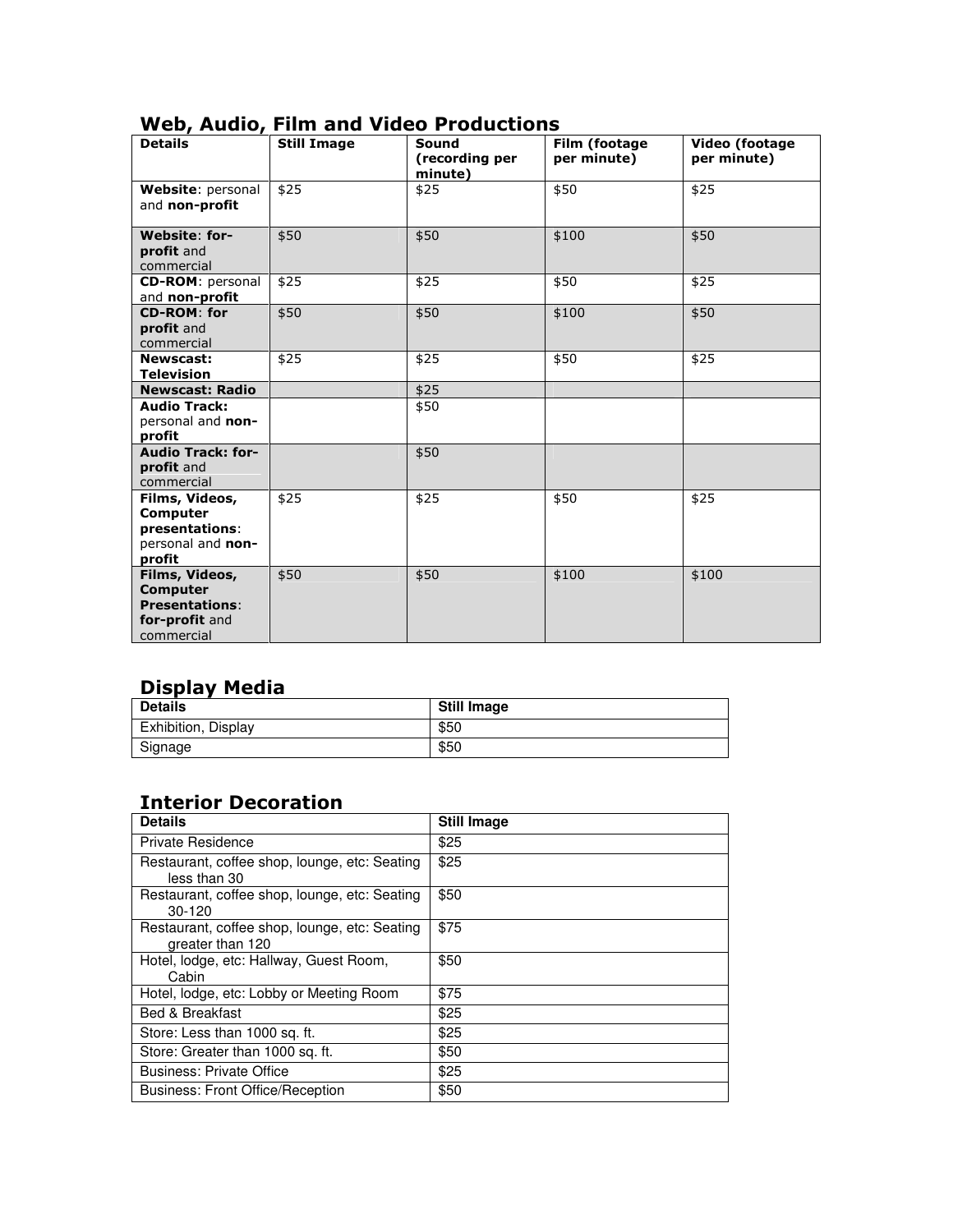# Order Form - Reproduction services

- A completed and signed Terms of Use Agreement must accompany this form.
- It is the responsibility of the individual or organization identified under client name to pay all fees, regardless of whom they represent or act on behalf of.
- Acceptable methods of payment are cash, debit, Visa, and MasterCard. American Express is not accepted.
- It is our commitment to ensure that all reproduced materials are of the highest quality. Please allow at least two weeks for your order to be processed.

#### Client information

| client name and organization: |     |         | Date: |
|-------------------------------|-----|---------|-------|
| mailing address:              |     |         |       |
| telephone/mobile              | fax | e-mail: |       |

#### Materials requested (attach an additional sheet if necessary)

| Accession Number | Description | Media |
|------------------|-------------|-------|
|                  |             |       |
|                  |             |       |
|                  |             |       |
|                  |             |       |
|                  |             |       |
|                  |             |       |
|                  |             |       |

## What the intended use for the materials requested?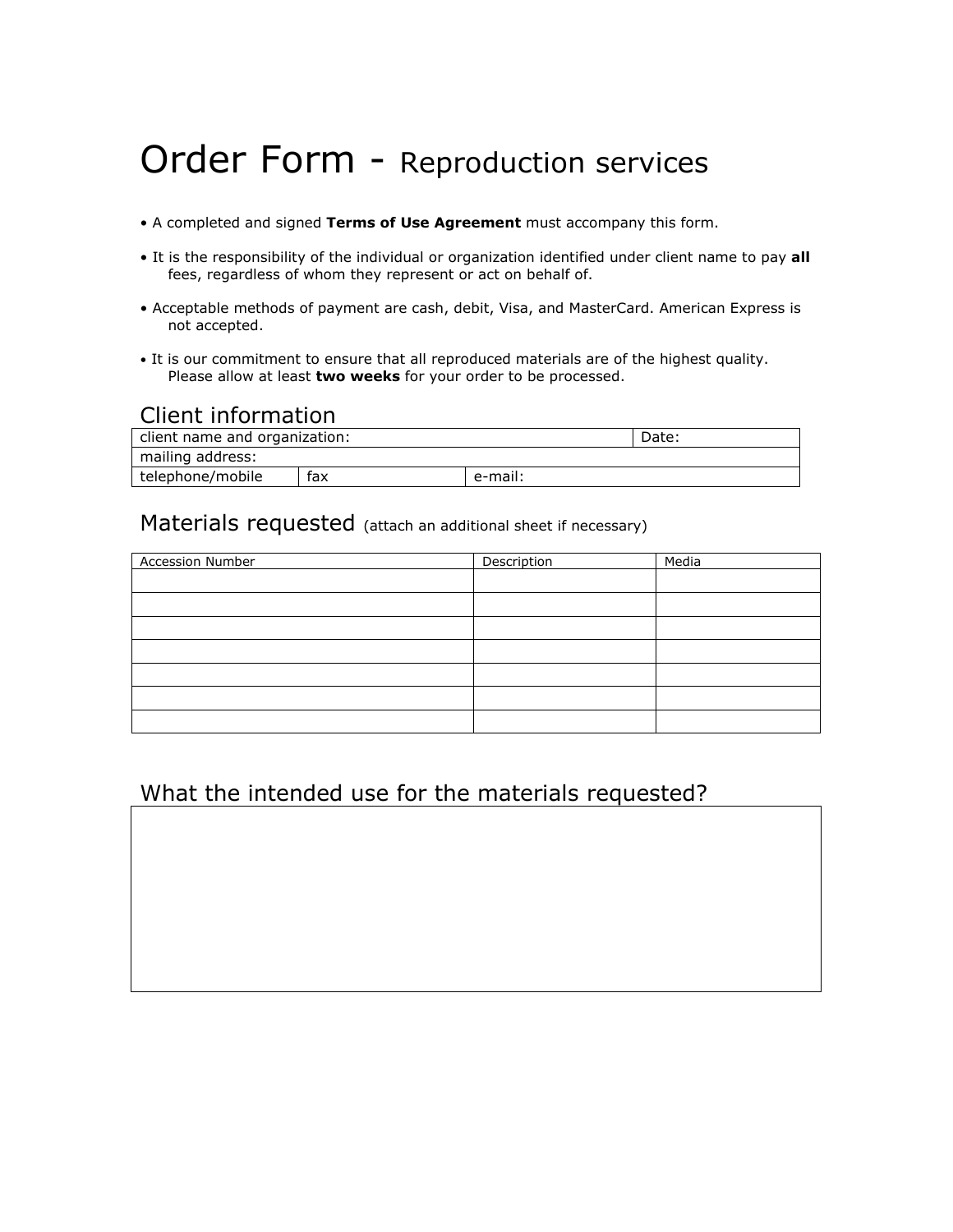

7455 Prospect St. Box 267 Pemberton, BC VON 2L0 Phone/Fax: 604.894.5504 E-mail: pdmas@telus.net

# Terms of Use Agreement - Reproduction Services

#### Permission to use

- All requests to reproduce items from the holdings of the Pemberton and District Museum & Archives must be submitted on a Reproduction Services Order Form and/or Research Request Form.
- By signing this Terms of Use Agreement, the Client agrees to abide by all terms, conditions and provisions stated herein.
- Consideration by the Pemberton and District Museum & Archives for permission to use materials is subject to receipt of a copy of this Agreement signed and dated by the Client and a Witness. Once the Agreement has been considered by the Pemberton and District Museum & Archives, the Client will receive a copy of the Agreement with permission in writing for the requested use of the specific material or a statement of refusal and the reasons for the decision. Allow a minimum of one week for the Agreement review. The Pemberton and District Museum & Archives reserves the right to refuse any reproduction request.
- Reproductions supplied by the Pemberton and District Museum & Archives cannot be reproduced, scanned, transmitted, sold, loaned, exhibited, deposited in another repository, or otherwise used for any other purpose than that specified in this Agreement and other associated documents.
- Approved use is non-exclusive and for one time only (one time, one format, under one title). Permission to use terminates immediately upon publication or production of the specified product. Any subsequent use constitutes re-use and must be applied for. Fees will once again be levied.

# Copyright

• The Client assumes all responsibility under the terms of the Canadian Copyright Act (1999) for use of materials acquired from the Pemberton and District Museum & Archives.

Privacy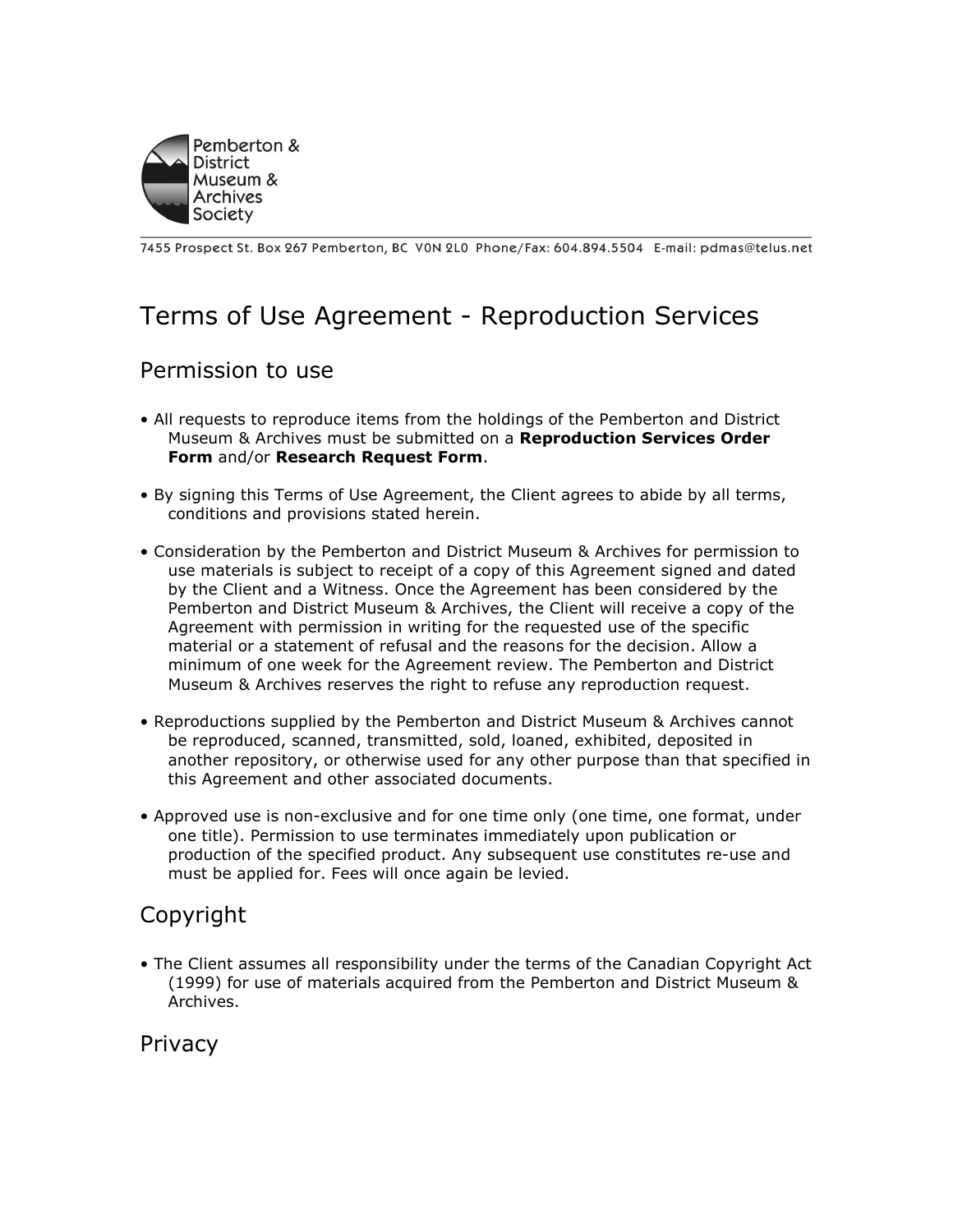• The Pemberton and District Museum & Archives reserves the right to require written permission from individuals, families or their heirs when the privacy of that individual or family might be violated by the reproduction of materials from its collections. Use of an image or voice of an identifiable individual in a manner that suggests association with or endorsement of a product, service or agency is prohibited.

#### Waiver

• The Client agrees to indemnify the Pemberton and District Museum & Archives and its employees from any and all claims arising or resulting from the use of the reproduced materials and from any and all costs arising or resulting from any such use.

# Integrity of reproduced materials

• Reproduced materials must not be cropped, retouched or altered in any way unless approved in advance by the Pemberton and District Museum & Archives.

#### Documentation

• The Client is responsible for accurately recording identifying information and other details pertaining to the materials that are reproduced.

#### Credit requirements

- A credit line including the Museum's name exactly as follows must accompany all reproduced materials, displayed or used in any format or medium: **Pemberton** and District Museum & Archives plus item identification number if available plus maker's name if available.
- The credit line must be placed in an obvious and logical location in proximity to the reproduced materials or in a dedicated credits section. Electronic reproductions must include a credit line and caption as part of image.
- Payment of fees does not exempt clients from credit requirements.